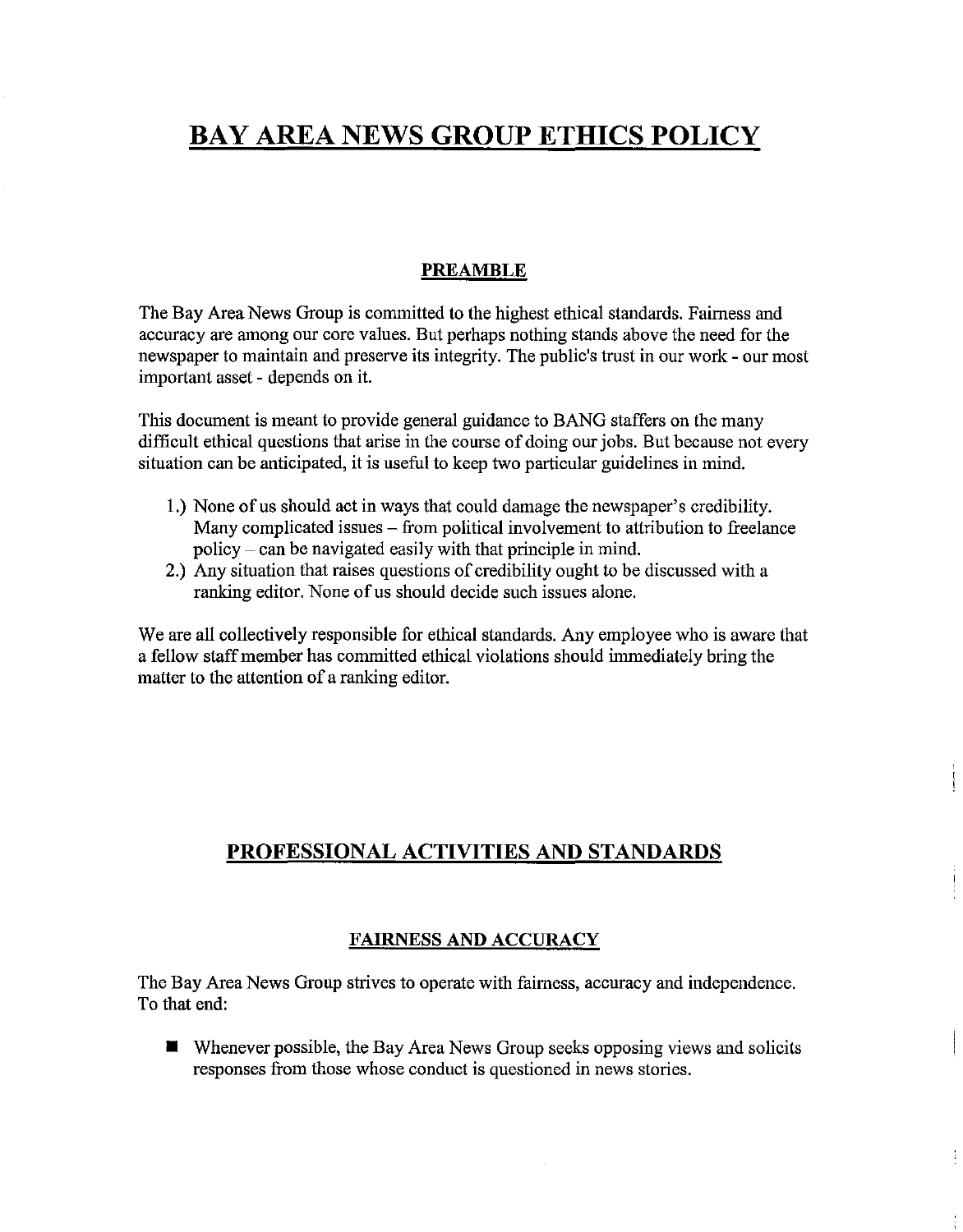- **Errors, whether made by the reporter, editor or source, shall be acknowledged** promptly in a straightforward correction, not disguised or glossed over in a follow-up story.
- $\blacksquare$  Reporters or photographers ought to identify themselves to news sources. In the rare instance when circumstances suggest not identifying ourselves, the Executive Editor, Managing Editor or appropriate senior editor must be consulted for approval.
- $\blacksquare$  Employees should not plagiarize, whether it is the the wholesale lifting of someone else's writing, or the publication of a press release as news without attribution.

## **UNIDENTIFIED SOURCES**

In general, we should avoid the use of unnamed sources. We will attribute information to unnamed sources only when news value warrants and it cannot be obtained any other way.

When forced to rely on unnamed sources, we will avoid letting them be the sole basis for any story. We will not allow unnamed sources to make personal attacks.

We should describe the unnamed source in as much detail as possible to indicate the source's credibility. Simply attributing a comment to "a source" is inadequate.

Additionally, whenever possible readers should be told the reason the source requested or was given anonymity.

A reporter must identify any unnamed source to his or her editor and the editor must ask for the identity of any unnamed source used in the story. In cases where the assigning editor judges the story to be of importance, of a sensitive nature or has any questions about using the unnamed source, that editor needs to bring the story to a department head for discussion and approval.

To the extent possible, we should apply our own standards to the use of unnamed sources in stories produced by other newspapers or wire services. In cases where there are significant conflicts between the attribution of information in the wire story and the Bay Area News Group policy on unattributed sources, an effort should be made to contact the originating news agency for more information

# **QUOTATIONS AND ATTRIBUTION**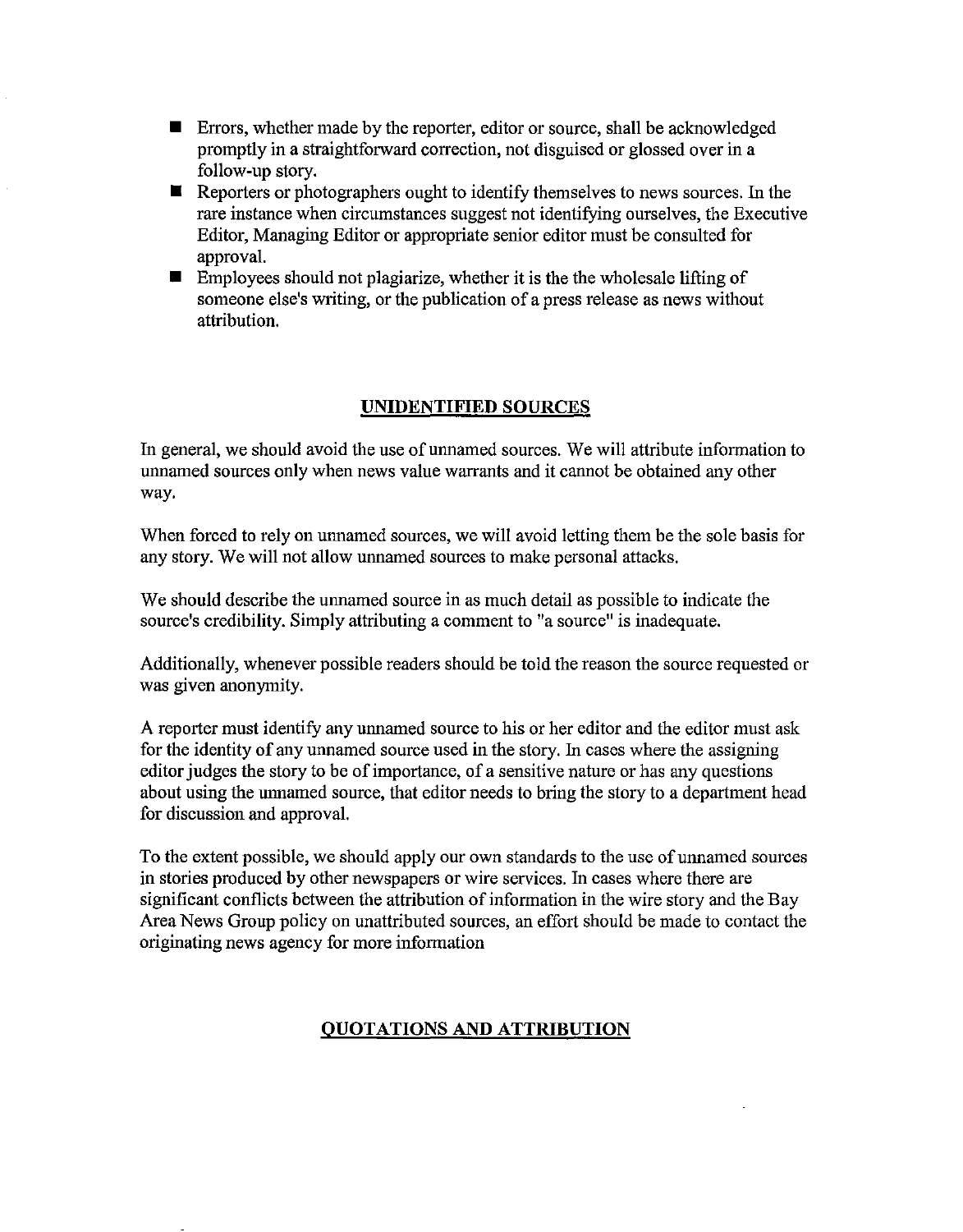Quotations should always be the exact words that someone spoke, with the exception of minor corrections in grammar and syntax. Parentheses within quotations are almost never appropriate and can almost always be avoided. Ellipses should also be avoided.

We generally should explain when a quote was received in a manner other than an interview: via e-mail, in a prepared statement, in a televised press conference. In cases where we conduct an interview through a translator, we should identify quotes received in that manner.

A reporter should not make it sound as if a source made a statement to the reporter if, in fact, it came to us through a third party.

## **BYLINES, DATELINES AND CREDIT LINES**

Bylines, datelines and credit lines should accurately convey to readers the source of our reporting.

In multiple bylines, the first name generally should be that of the reporter who wrote the article, or if different, of the largest contributor. This most directly tells readers who is responsible for the content. We should treat material from our Bay Area News Group colleagues at partner newspapers just as the work of our individual newspaper's staff.

When a reporter writes an article based in part on wire service reports and in part on the reporter's own work, the article should carry the reporter's byline and a credit to the wire service in a tagline. If the reporter independently reports the facts of the story, the byline can stand alone. If the reporter simply inserts some local material, the byline should be the originating source with a reporter's credit at the end.

When adding a wire-service quote to a story, particularly if it is exclusive information or an anonymous quote, indicate the source: "Bush isn't going to run for re-election," a senior administration official told the Washington Post.

## **MEALS, TICKETS, TRAVEL POLICY**

As a general rule, we pay our own way.

The Bay Area News Group will pay for meals and drinks shared with news sources and for meals that are covered as news events. When the cost of a meal includes a sum tacked on to raise funds, we will pay only what we estimate to be the price of the meal.

Whenever complimentary meals are supplied at press events, staff members should calculate about how much their portions cost and then reimburse the coordinator of the event.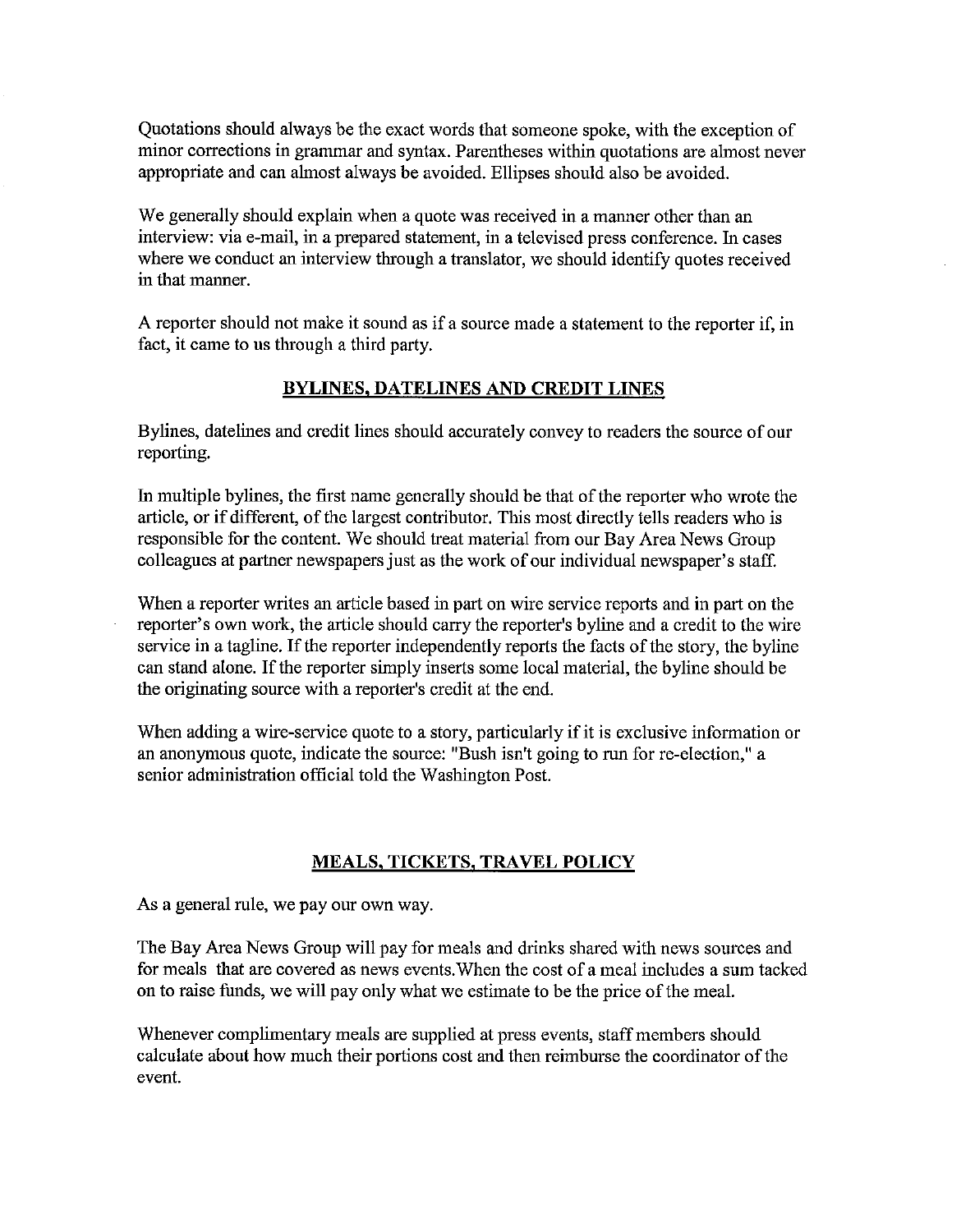Staff members may accept free admission to plays, concerts and other performances and sporting events only for the purpose of reviewing them or covering them for the Bay Area News Group.

Transportation and other expenses necessary for the performance of professional duties shall be paid by the Bay Area News Group in all possible cases - including travel on the press plane of a political candidate or sports team.

#### **GIFTS AND SAMPLE PRODUCTS**

Employees should not accept or solicit business-connected gifts or free services. Items received whose value is greater than \$25 should be returned or donated to a charity. Items that are of token or insignificant value (under \$25), such as calendars, pencils or key chains, may be accepted if returning them would be awkward. Books, compact discs, sample food products, software or other items sent to the Bay Area News Group for review purposes are accepted as news releases. These items should never, under any circumstances, be sold for personal profit.

# **OUTSIDE ACTIVITIES AND CONFLICTS**

#### **FINANCIAL HOLDINGS**

 $\ddot{i}$ 

Employees should not have a financial connection to anything they cover, whether it be owning stock or other form of investment, holding an outside job, or receiving a fee for service or preferential treatment that has an economic value. Conflicts involving the financial interests of spouses or close family members should also be avoided. If you have questions about what poses a conflict of interest, it is your responsibility to obtain direction from the Managing Editor or appropriate senior editor

#### **FREELANCING**

Freelancing by staff members is permissible, with some restrictions. Bay Area News Group staffers may not work for media that are in direct competition with the paper. Direct competition is defined as daily and weekly newspapers that originate in nine adjoining Bay Area counties (Santa Clara, Santa Cruz, Monterey, San Benito, Alameda, San Mateo, San Francisco, Contra Costa and San Joaquin.) The Wall Street Journal, the New York Times and the Los Angeles Times are also considered direct competitors, as are Web sites that are focused on communities within BANG's distribution footprint or primary areas of coverage, including the Silicon Valley and technology. The same is true of local radio and television programs that target our core content. Any questions as to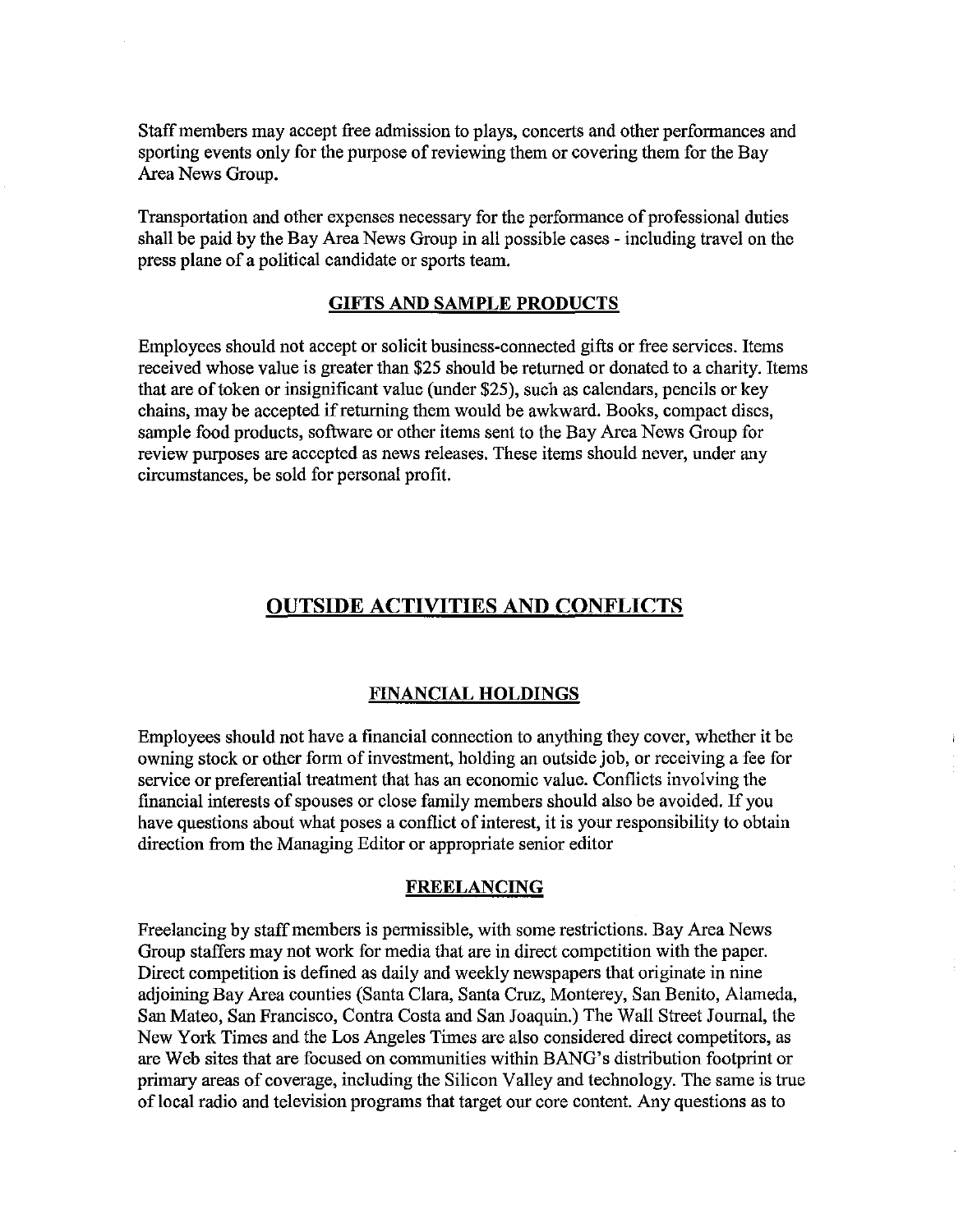what constitutes "media in direct competition" should be addressed with the Managing Editor or appropriate senior editor. Any exceptions must also be addressed with the Managing Editor or appropriate senior editor.

Freelancing for magazines that originate in the Bay Area (such as Sunset and San Francisco Magazine) is permitted after possibilities for publication in Bay Area News Group papers have been explored, and a supervisor has been notified of the assignment.

Bay Area News Group staffers must not scoop their news organization. Breaking news, enterprise stories and noteworthy items about the people you cover should be reserved for the paper and its electronic publications.

Information that appears first in a Bay Area News Group paper may be recast to appear in a national publication. The writer will be identified as a BANG staffer whenever possible. hnmediate supervisors must always be notified when staffers intend to use their newspaper for identification purposes in freelance work, even for purposes of freelance work for a publication that is not in direct competition with their own publication.

When freelancing for a print publication, it is important not to allow the publisher to automatically claim online rights. There are cases where a print publication does not compete with the paper, but the publication's online site does. Check with a supervisor before granting online rights.

## ONLINE FREELANCING

Generally, freelancing for online sites shall follow the guidelines for print. However, online is developing so rapidly and business alliances are so fluid, it is difficult to draw a definite line between what Bay Area News Group staffers can and cannot do. Decisions are best made on a case-by-case basis, considering both the competition and the opportunities for cross-promotion.

Staffers will need to notify a supervisor to freelance for online publications that compete directly with MediaNews digital sites. Once again, given the broad nature of what constitutes an online publication in direct competition, any questions as to what constitutes a direct competitor should be addressed with the Managing Editor or appropriate senior editor. When freelancing online, the staffer, when appropriate, is to be identified with their individual newspaper. Whenever possible, a cross-link between the site and MediaNews digital sites will be established.

## USE OF COMPANY PROPERTY WHILE FREELANCING

Staffers may make reasonable use of company equipment or resources while freelancing for outside publications.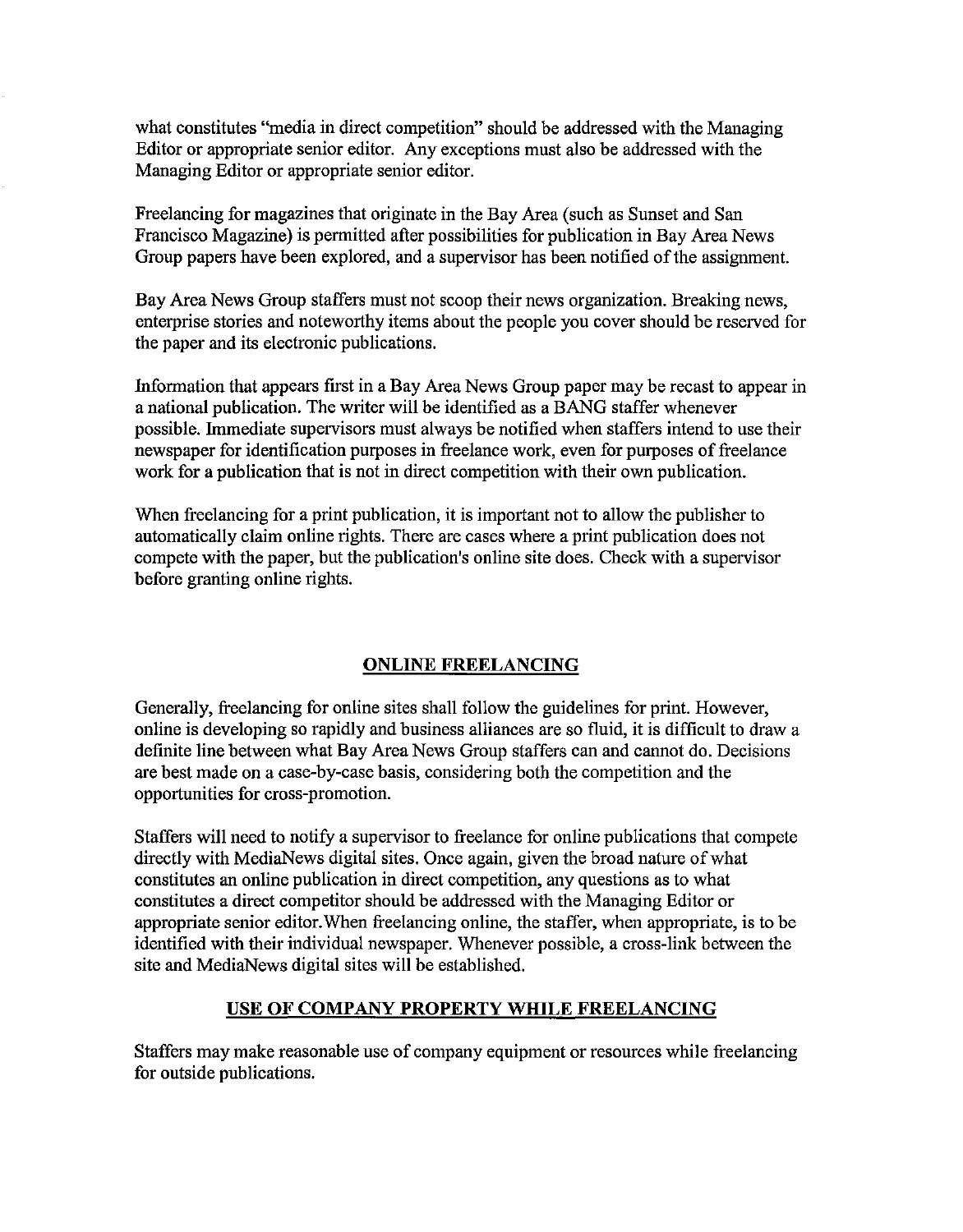What is "reasonable"? Using a computer after work hours; doing a limited number of searches on Lexis-Nexis.

What is "not reasonable"? Using a company car to drive to and from a freelance assigmnent. Using photo department resources to process and print film shot for a freelance assigmnent. Using a news librarian to do research for a freelance assigmnent.

### **RADIO AND TELEVISION**

Staffers asked to appear on shows where the appearance is related to the staffer's area of expertise should obtain the approval of a supervisor. The guest must be clearly identified as a staffer at his or her Bay Area News Group paper.

#### **HONORARIUMS**

When invited, Bay Area News Group staff members are permitted to speak before trade groups, community organizations, etc., but should not accept speaking fees. Instances where a staff member will be permitted to accept expenses or fees as part of a speaking engagement will be decided on a case-by-case basis in consultation with the staff member's supervisor, using ethics -- not economics -- as the overriding factor.

In the event the presentation is a professional seminar before a group of peers, staff members are permitted to accept expenses for travel.

#### **CONNECTIONS**

Employees shall not use their positions with the Bay Area News Group to get any benefit or advantage in commercial transactions or personal business for themselves, their families, friends or acquaintances.

Employees shall not use the company name, reputation, phone number or stationery to imply a threat of retaliation or pressure, to curry favor or to seek personal gain.

#### **OUTSIDE AND ONLINE ACTIVITY**

Staff members should avoid outside activities that could conflict with their jobs. In almost **all** cases, it would be a clear conflict to accept appointive office, run for elective office, or work on a political campaign. Freelance PR work or other outside jobs can also raise concerns. Any employee considering such endeavors should talk to a supervisor.

Staff members should avoid advertising or blatantly espousing viewpoints on public issues **in** professional or public settings. Reporters and editors should be aware that such blatant espousal casts doubt upon their impartiality and the newspaper's credibility. Staff members should also avoid signing petitions or otherwise identifying themselves with causes they are expected to cover.